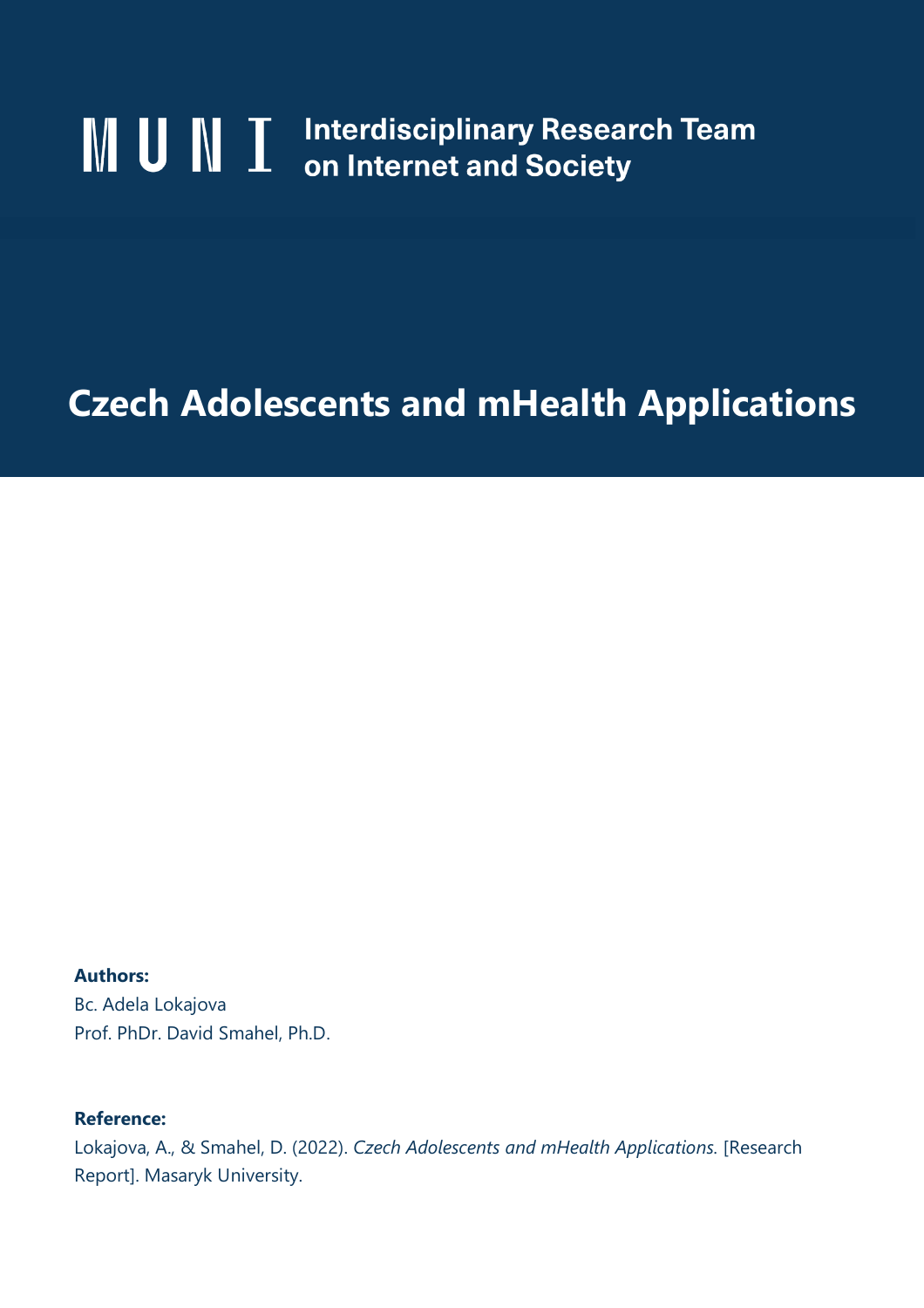#### **KEY FINDINGS**

- Over half of adolescents aged 11-16 use some health-oriented application (58%). Between the ages of 13 and 16, about two-thirds of adolescents use such an application. Girls use the app a little more often than boys.
- Adolescents most often use step counting applications (25% of boys and 32% of girls daily); the least frequently they monitor their weight and calories burned.
- Adolescents use applications most often to monitor activities (25% of boys and 30% of girls); girls use them just as often as a source of instructions. On the other hand, boys use applications to compete slightly more often than girls.

### **INTRODUCTION**

The lack of physical activity in children and adolescents is a global problem. The World Health Organization recommends that children and adolescents perform moderate to heavy exercise at least an hour a day, on average (WHO, 2020). According to this recommendation, only 22% of Czech adolescents were sufficiently active in the period before the Covid-19 pandemic (WHO, 2021). However, this does not mean that Czech adolescents are explicitly inactive; the WHO recommendation is relatively strict. Half of the boys and 40% of the girls exercise enough at least five times a week, two-thirds of the adolescents also play sports in organized clubs and organizations (HBSC Czech Republic, 2022). However, activities that motivate adolescents to move, such as sports clubs or physical education classes, were severely limited during the pandemic. Therefore, it is useful to focus on other factors that may support adolescent physical activity. One of them can be modern technologies, a natural tool for adolescents. This research report aims to map how often and in which ways Czech adolescents use technologies to support their health.

The most widespread technologies of this type are the so-called mHealth applications, which can be installed on smartphones or smartwatches. These applications generally focus on maintaining a healthy lifestyle, both in prevention (e.g., monitoring steps or physical activity) and intervention (e.g., applications aimed at patients with a specific diagnosis). They monitor the user's sports performance (e.g., the application Strava) or weight. They also monitor heart rate, sleep, quality sleep, the regularity of physical activities, and the fulfillment of set goals. These values can be entered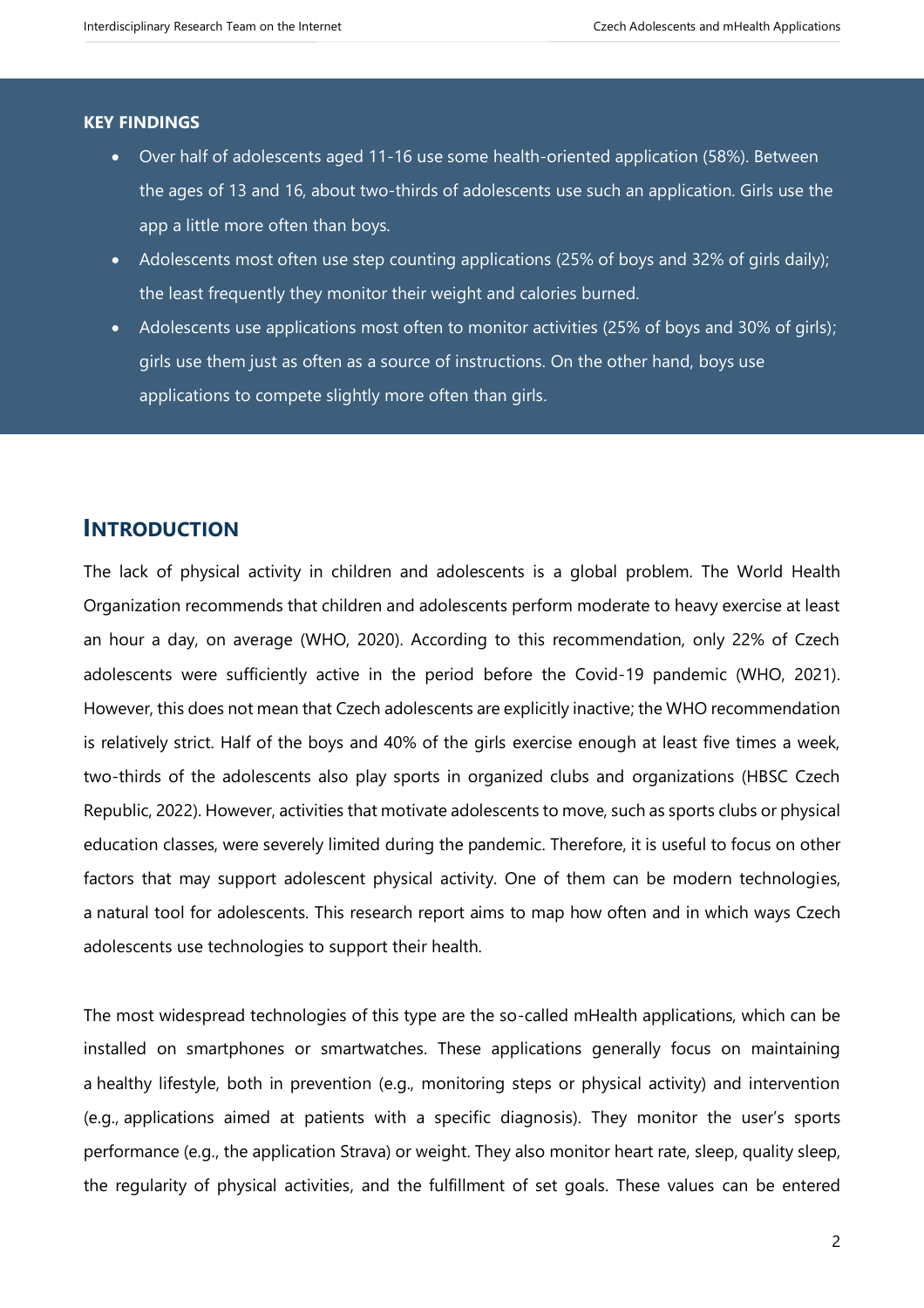manually or measured directly using GPS or a smartwatch. The smartwatch is typically linked to a mobile phone application. mHealth applications can also serve as a source for instructions (e.g., video tutorials with specific exercises), reminders to the user of their goals, and provide positive or negative feedback in terms of their fulfillment. Moreover, they can make recommendations about exercise or calorie intake, or provide comparisons with peers (Smahel et al., 2018).

The effect of mHealth applications on users' physical condition is evident from many studies. In particular, studies show that mHealth app use is associated with increased physical activity (Lee et al., 2019), which has a secondary impact on factors, such as weight and health. Their potential lies mainly in maintaining the habits of people who have already started a physical activity, rather than in the ability of applications to initiate this change (Ng et al., 2020). In other words, mHealth apps can serve as an excellent tool, but they are seldom the primary motors of change. However, it is the long-term routine that is crucial for physical activities and, at the same time, difficult to follow (Shin et al., 2019).

In the case of adolescents, mHealth applications can have great potential for several reasons. Giovanelli and colleagues (2020) point out that such applications can build on adolescents' interest in modern technology and their need to compare and share with peers. At the same time, adolescents can accept application-mediated recommendations and guidelines more easily than direct advice from adults (Giovanelli et al., 2020). In this report, we explore the use of mHealth applications by Czech adolescents aged 11-16. We asked whether and how often they use the applications, for what purpose, and what specific features they use in these apps.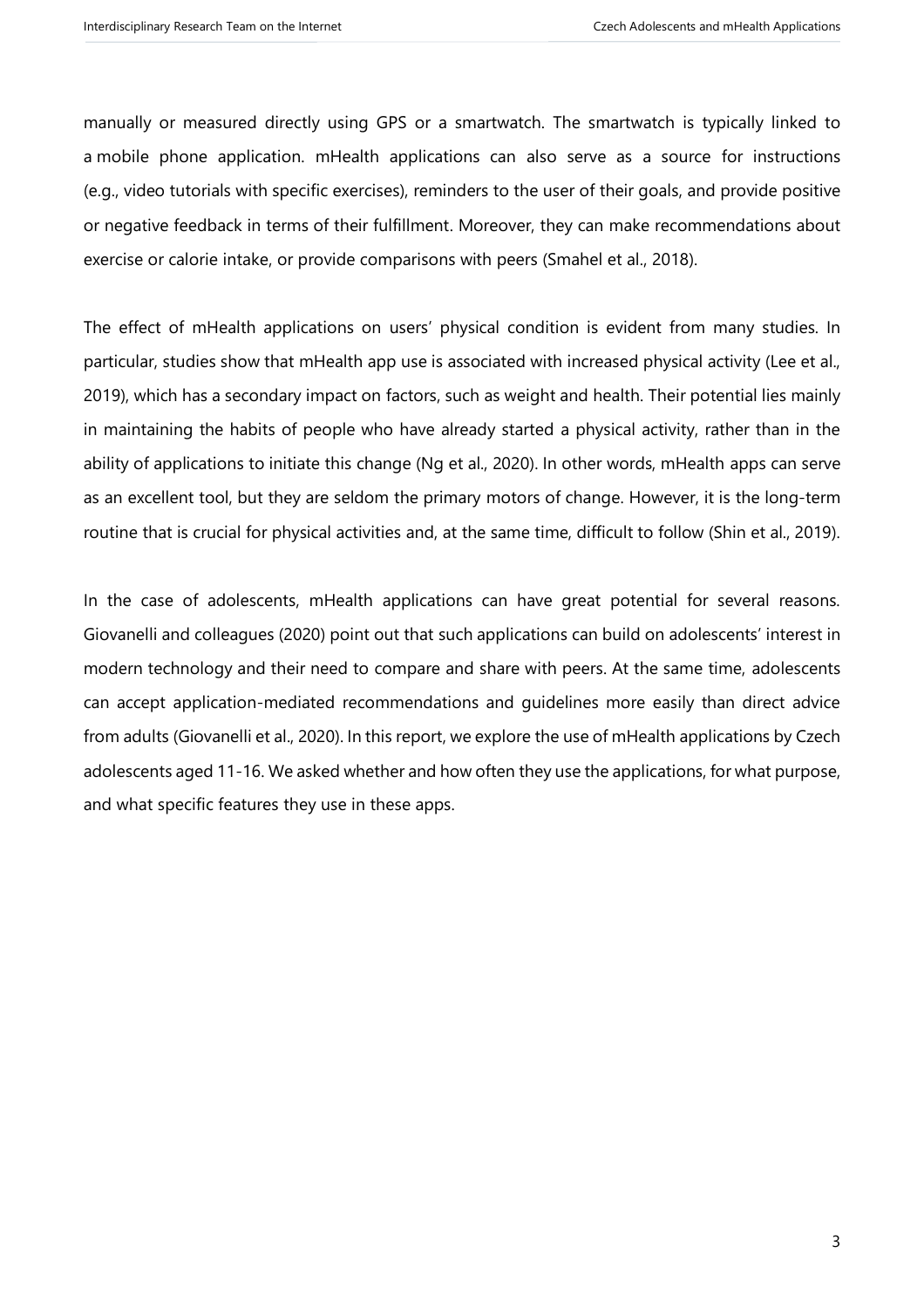# **METHOD**

This report is based on data obtained within the FUTURE project (see https://irtis.muni.cz/research/projects/future).<sup>1</sup> The data were collected in June 2021 in Czech households with an online questionnaire that was filled out by adolescents and their parents or legal guardians. The survey was carried out by the media research agency STEM / MARK, who recruited participants from their research panel. A total of 2,484 adolescents, aged 11-16, participated in the study. A quota sampling of respondents was chosen for data collection. Quotas were set for parents' education, municipality size, and region (NUTS 3). Gender and individual age categories are evenly represented in the sample.

We asked respondents the following question: *Do you use applications that are used to monitor health and exercise (i.e., counting steps, tracking calories, weight, sports activities, eating/drinking, stress, or sleep)?* We also asked those who answered in the affirmative **how often and for what purpose** they use the apps (i.e., *Such applications can be used to monitor or record data in various areas of health. How often have you used them in the last six months in the following areas?*) and **what features** they use (i.e., *How often have you used the following functions in these applications in the last six months?*)*.*

We adapted the classification of areas and functions from Smahel et al. (2017). We monitored the use of the applications in the following areas: calorie intake or expenditure, step count, weight monitoring, sport, and health status (e.g., heart rate or sleep quality). Features include activity guides (such as videos with specific exercises), supporting and competing with others (such as sharing and comparing results or communicating through the app), feedback, goal planning, goal setting, and activity monitoring (or tracking).

<sup>1</sup> This report was funded by the Czech Science Foundation as part of the project no. GX19-27828X.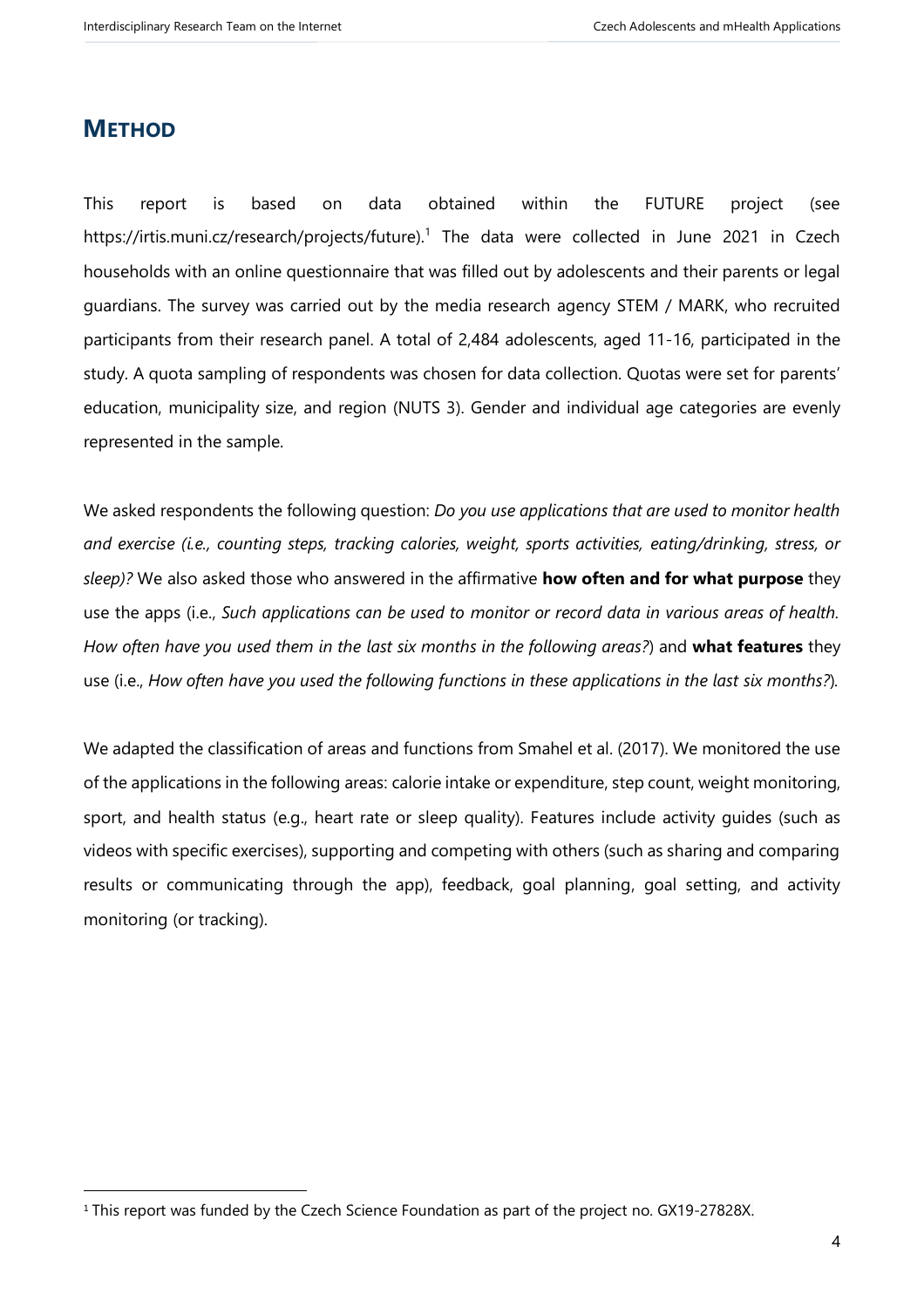Our respondents indicated how often they used each of their applications or their features on a sixpoint scale: (1) never, (2) a few times at most, (3) several times a month, (4) several times a week, (5) every day, and (6) several times a day. For this report, we merged the categories "never" and "a few times at most" (both meaning that the respondent is not an active user of the application or function), and we merged the answers "every day" and "several times a day" (both meaning the respondent is an active user).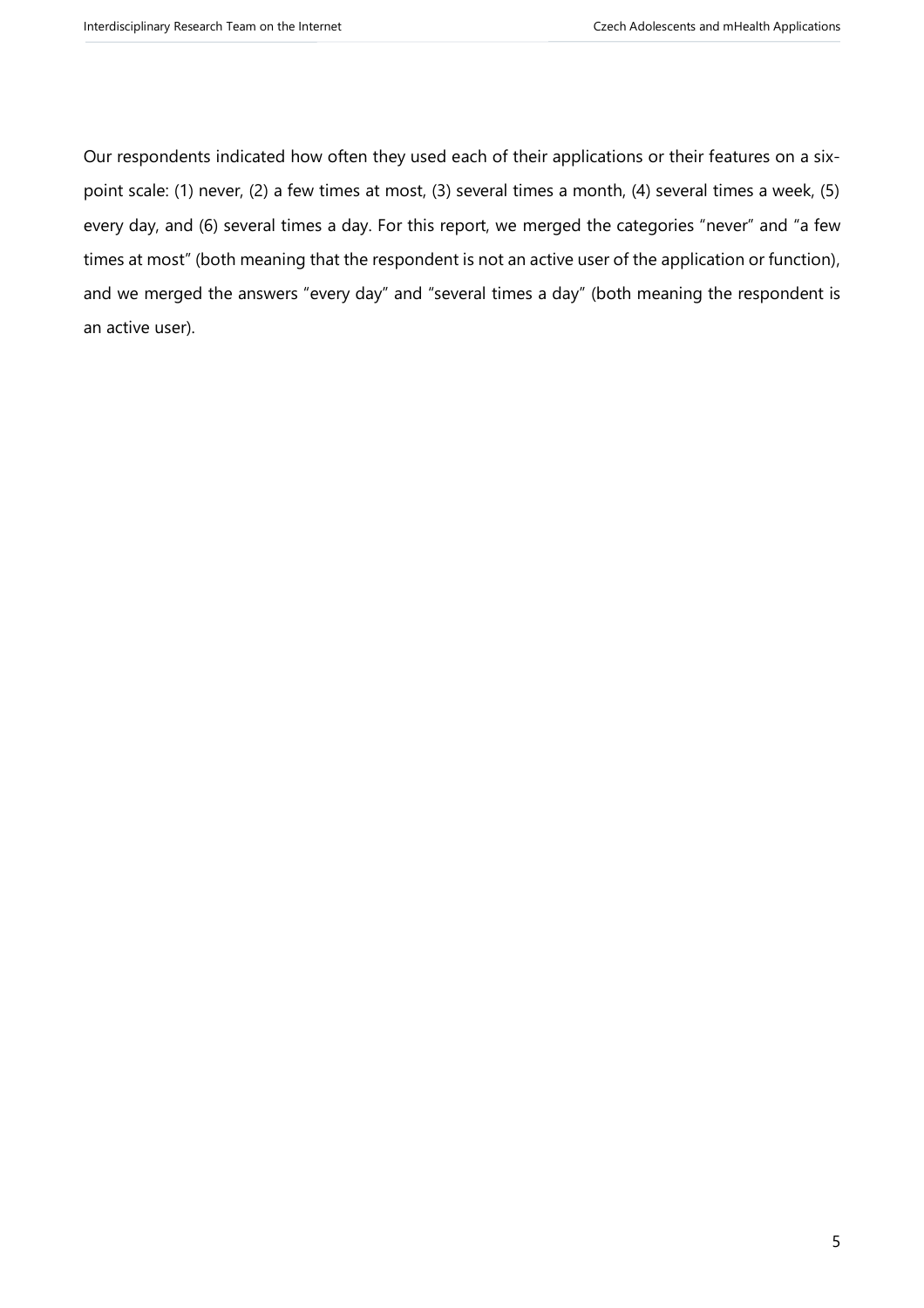# **RESULTS**

The data show that more than half of our respondents (58%) use one or more mHealth applications at least occasionally. These applications are used by 62% of girls and 55% of boys.

*Graph 1* shows their use across age categories for both girls and boys. In the category of 11-year-olds, less than half of the respondents use one or more applications. The use of applications is increasing in 12-year-olds, especially in girls. From the age of 13, about two-thirds of adolescents use mHealth apps. The number of users within the age categories fluctuates slightly for both genders, but, overall, it shows an increasing trend. In all age categories, girls are more frequent users of mHealth apps than boys; the difference in 11- and 13-year-olds is marginal (1-2%) and in other age groups it is 8-12% in in favor of girls.



**Graph 1:** Percentage of girls and boys of a given age who use an app to monitor health or physical activity

*Graph 2* shows that adolescents' favorite area of usage is **step counting**; almost half of them have use such an application. A total of 32% girls and 25% boys used one every day, while only 10% of the respondents used an mHealth application and did not measure the number of steps. About a third of the adolescents monitored their **sports activities** (39% girls, 32% boys) or their **health** (33% girls, 29% boys). On the other hand, monitoring **calories** (23% girls, 18% boys) and **weight** (22% girls, 17%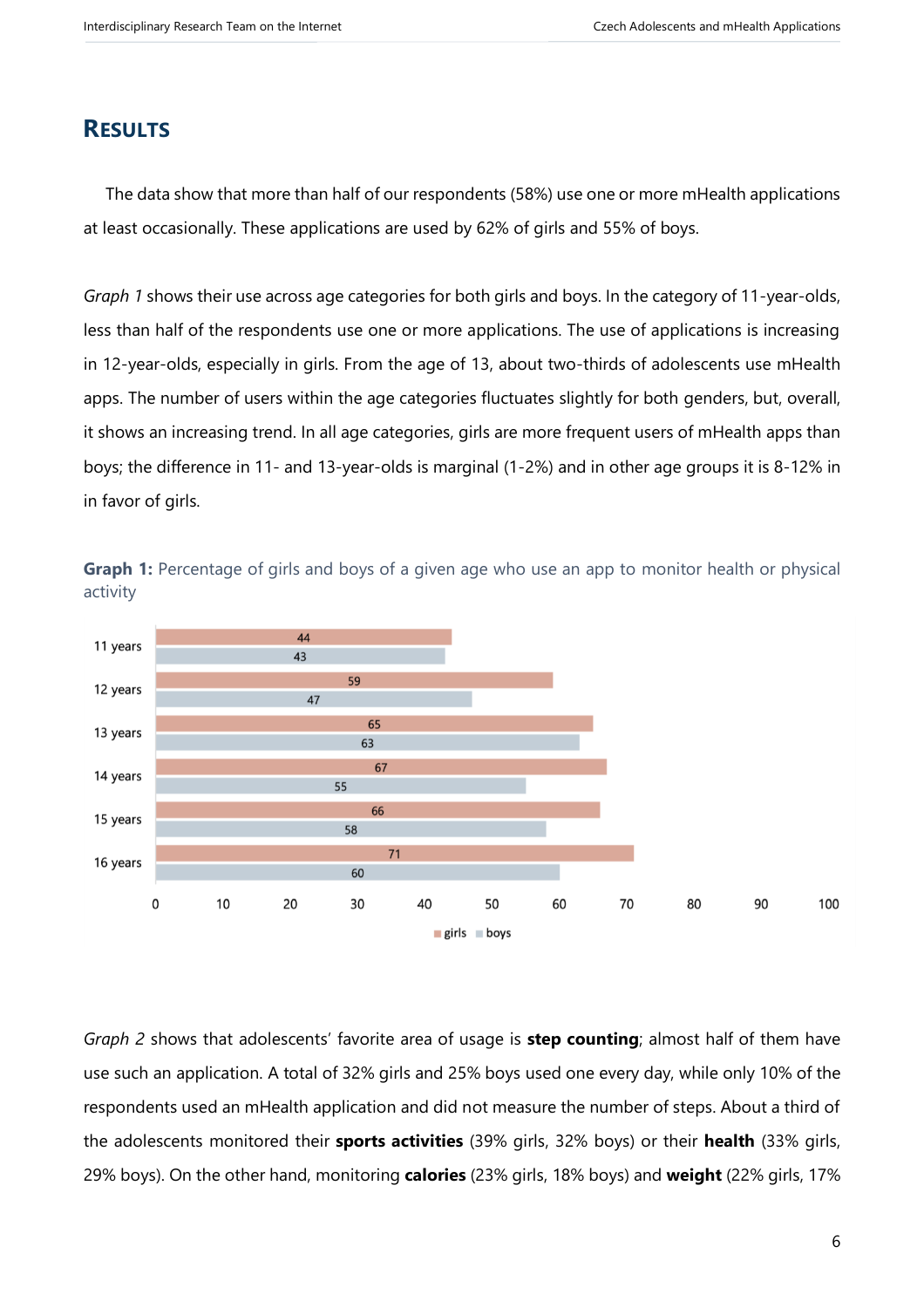boys) is the least popular. Boys and girls use the application for similar purposes. Girls, however, generally use apps in all of these areas a little more often than boys.



#### **Graph 2:** Frequency of use of mHealth apps according to their purpose/areas (%)

*Graph 3* shows how often adolescents use the different features of mHealth applications. The most common function is **monitoring or tracking** (e.g., performance or health status), which is used by 30% of girls and 25% of boys. Girls similarly often use activity **guides and tutorials** (30% girls and 19% boys). There are no significant differences in other functions; 25% girls and 21% boys use the application to **plan goals**; 24% girls and 22% boys use **feedback**; 22% girls and 20% boys **support** each other; and 19% girls and 21% boys **compete**. Similar to the previous chart, it is evident that a higher percentage of girls than boys use applications and their functions; otherwise, the use of individual functions does not differ significantly between the genders. The goals and tutorials present an exception, as they are one of the most common functions for girls and, at the same time, the least common for boys. On the contrary, boys use the competition element more often, but the difference is slight (13% boys versus 11% girls, either daily or several times a week).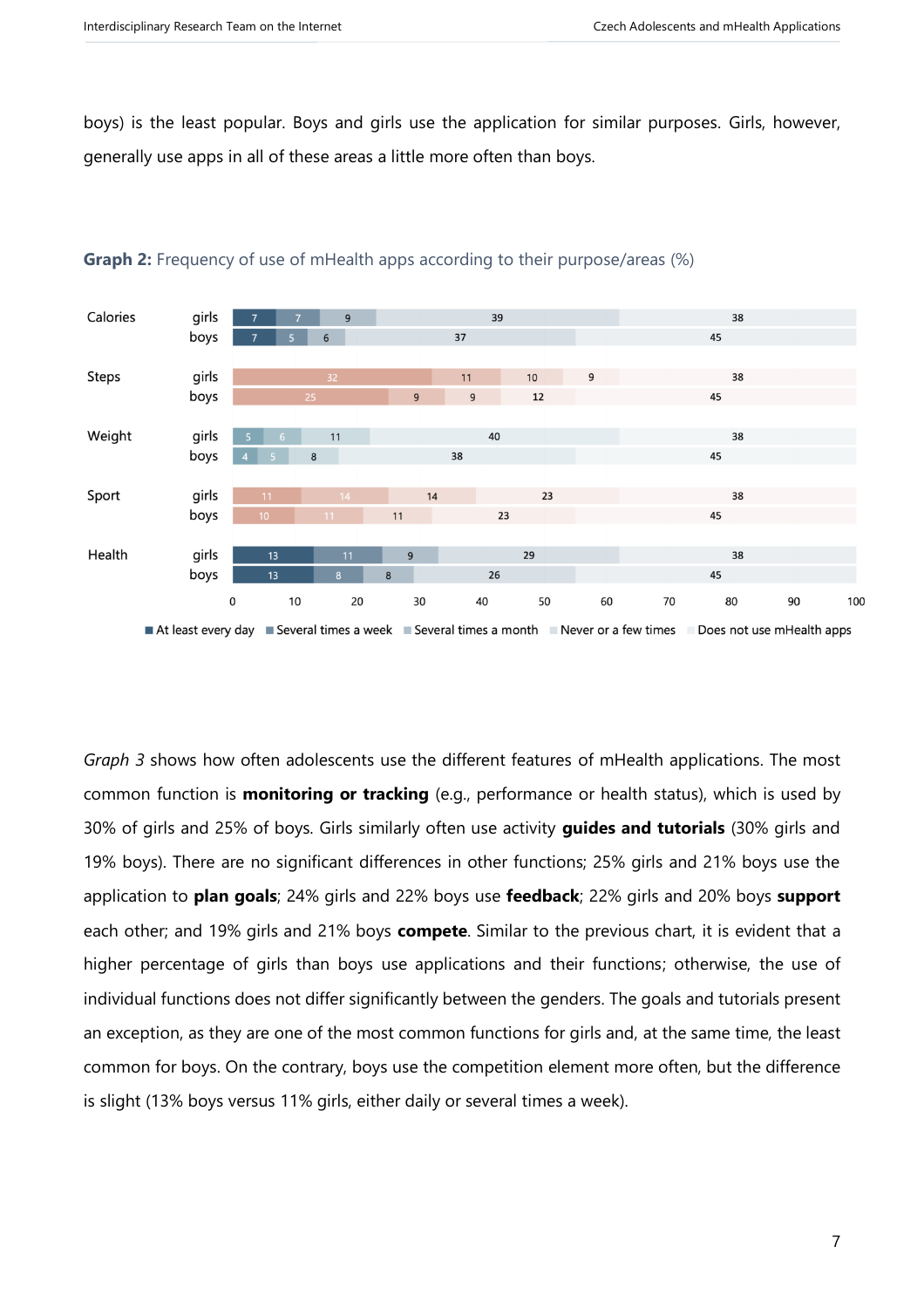

## **Graph 3:** Frequency of use of individual features within mHealth apps

At least every day Several times a week Several times a month Never or a few times Does not use mHealth apps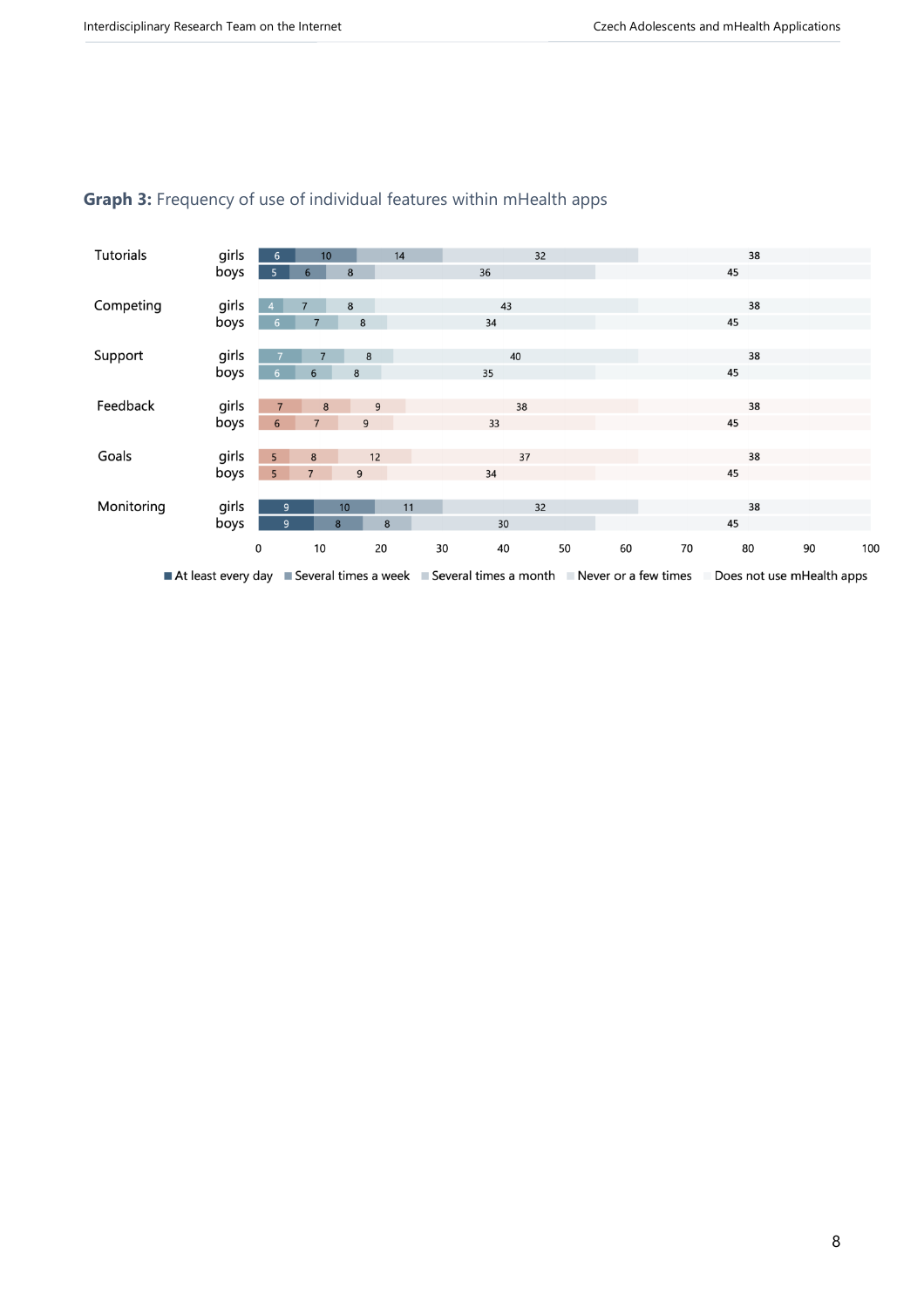# **CONCLUSION**

The aim of this report was to show how popular mHealth applications are among adolescents and for what they are most often used. The results show that these applications are widespread among adolescents, and the frequency of their use increases with age. Among 13-year-olds and older, approximately two-thirds of the respondents use an application. They are most likely to use an mHealth app to measure steps and sports activities. In the context of research studies, this is a positive finding. The monitoring of physical activity can lead to the effective development of physical condition. Physical activity is also relatively easy to control compared to, for example, weight or heart rate — and the use of mHealth applications can help through reminders, habit building, and goalsetting (Shin et al., 2019). The most common feature adolescents use in the apps is monitoring or tracking. This corresponds to the areas of use, such as the measurement of physical activity (i.e., sports applications) or step count, which build on monitoring. Interestingly, girls use the apps for tutorials (e.g., for exercise), while that is the least used function for boys. This may be due to the type of activities preferred by the genders: while boys tend to engage in team sports, girls seek more individual activities, such as exercise (HBSC Czech Republic, 2022).

Still, the presented results must be interpreted with caution. In this report, we do not primarily address how mHealth applications affect adolescents, whether this effect is predominantly positive or negative in some cases. We know from previous research that mHealth applications can be used positively, but they can also have adverse effects on health, such as eating disorders (Smahel et al., 2018).

Furthermore, the data may be slightly skewed for some of the functions. It is possible that some respondents did not understand the wording and did not associate it with the function they actually use. For example, given how many respondents said they were monitoring their actions or sports activities, the "monitoring" function could be expected to be used more often than the data suggest.

This short report showed that most Czech teenagers use mHealth apps, with girls being slightly more frequent users. We intend to show the impact of using mHealth applications on the well-being of adolescents in subsequent studies.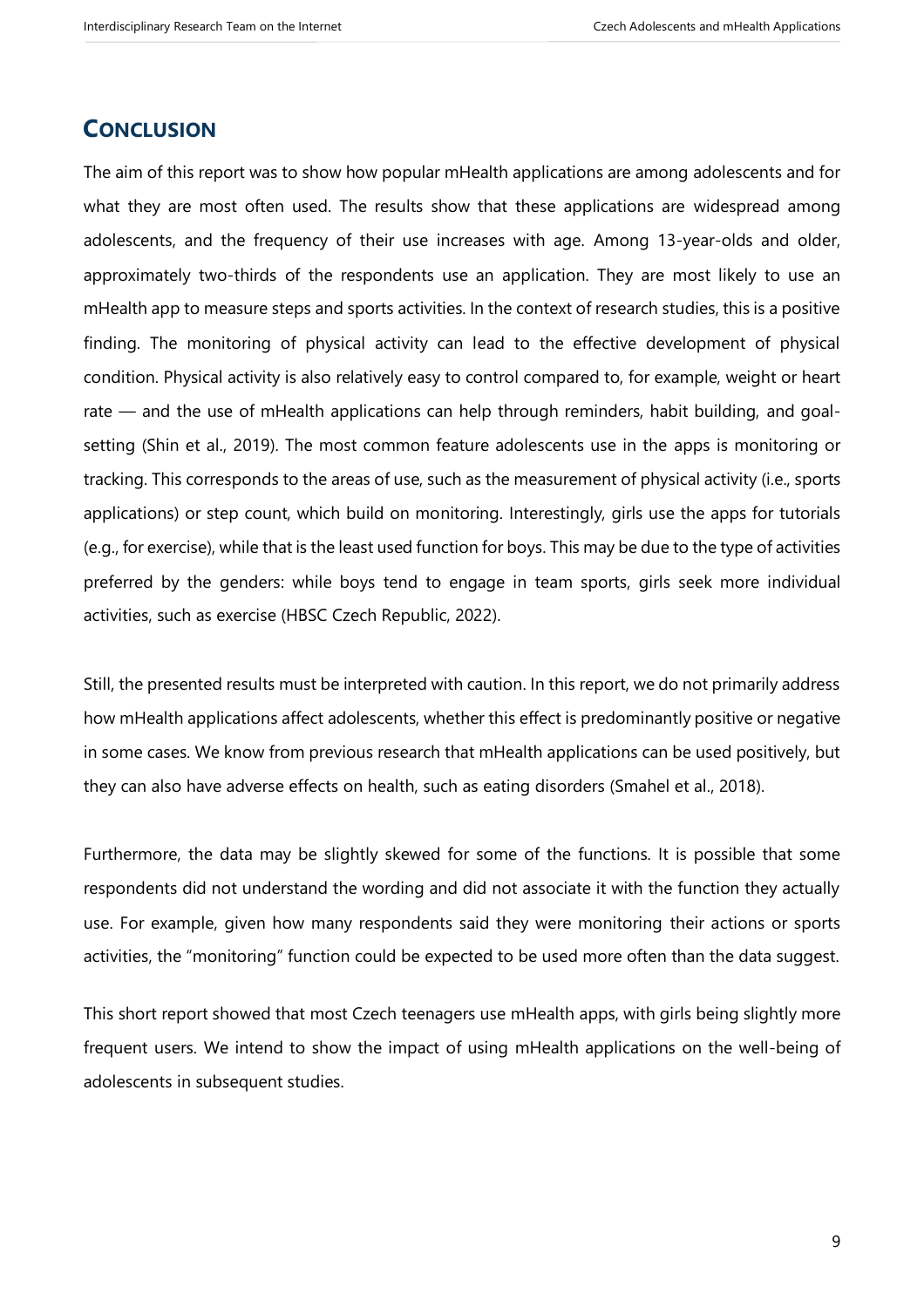#### **REFERENCES**

- HBSC Czech Republic (2022)*. Děti se hýbou a sportují. Ale nestačí to*. Zdravá generace?! https://zdravagenerace.cz/reporty/pohyb/
- Giovanelli, A., Ozer, E. M., & Dahl, R. E. (2020). Leveraging technology to improve health in adolescence: A developmental science perspective. *Journal of Adolescent Health*, *67*(2, Suppl), S7– S13. https://doi-org.ezproxy.muni.cz/10.1016/j.jadohealth.2020.02.020
- Lee, A. M., Chavez, S., Bian, J., Thompson, L. A., Gurka, M. J., Williamson, V. G., & Modave, F. (2019). Efficacy and Effectiveness of Mobile Health Technologies for Facilitating Physical Activity in Adolescents: Scoping Review. *JMIR MHealth and UHealth*, *7*(2), e11847. https://doiorg.ezproxy.muni.cz/10.2196/11847
- Ng, K., Kokko, S., Tammelin, T., Kallio, J., Belton, S., O'Brien, W., Murphy, M., Powell, C., & Woods, C. (2020). Clusters of Adolescent Physical Activity Tracker Patterns and Their Associations With Physical Activity Behaviors in Finland and Ireland: Cross-Sectional Study. *Journal of medical Internet research*, *22*(9), e18509. https://doi.org/10.2196/18509
- Shin, Y., Kim, S. K., & Lee, M. (2019). Mobile phone interventions to improve adolescents' physical health: A systematic review and meta‐analysis*. Public Health Nursing.*doi:10.1111/phn.12655
- Smahel, D., Elavsky, S., Machackova, H. (2017). Functions of mHealth applications: A user's perspective. *Health Informatics Journal*. Advanced online publication. https://doi.org/10.1177/1460458217740725.
- Smahel, D., Machackova, H., Smahelova, M., Cevelicek, M., Almenara, C. A., & Holubčíková, J. (2018). *Digital technology, eating behaviors, and eating disorders.* Cham, Switzerland: Springer. https://doi.org/10.1007/978-3-319-93221-7
- WHO. (2020, November 26). *Physical Activity. How much physical activity is recommended?* Retrieved from https://www.who.int/news-room/fact-sheets/detail/physical-activity

WHO. (2021). *2021 Physical Activity Factsheets for the European Region.* Copenhagen: WHO Regional Office for Europe.